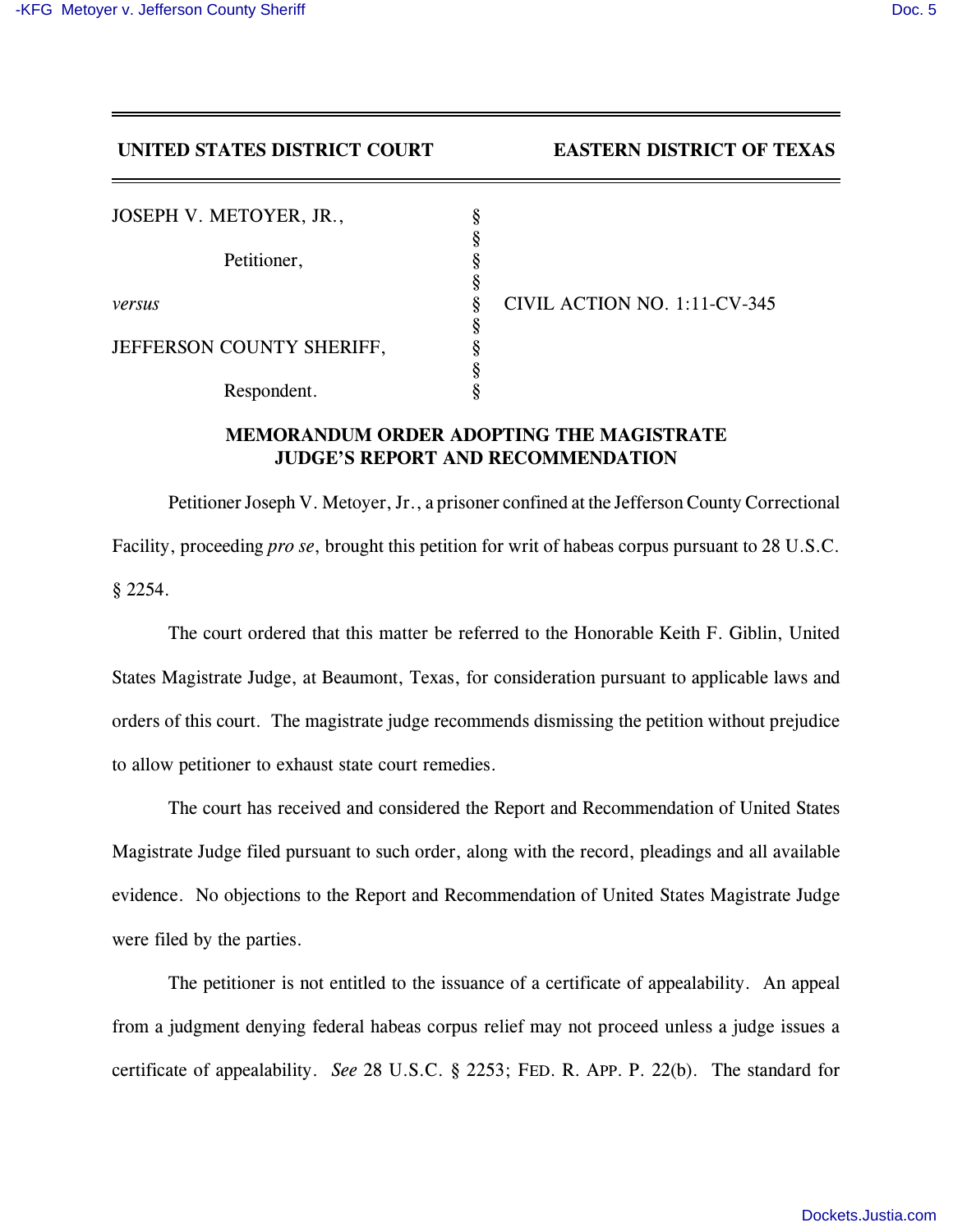granting a certificate of appealability, like that for granting a certificate of probable cause to appeal under prior law, requires the petitioner to make a substantial showing of the denial of a federal constitutional right. *See Slack v. McDaniel*, 529 U.S. 473, 483-84 (2000); *Elizalde v. Dretke*, 362 F.3d 323, 328 (5th Cir. 2004); *see also Barefoot v. Estelle*, 463 U.S. 880, 893 (1982). In making that substantial showing, the petitioner need not establish that he should prevail on the merits. Rather, he must demonstrate that the issues are subject to debate among jurists of reason, that a court could resolve the issues in a different manner, or that the questions presented are worthy of encouragement to proceed further. *See Slack*, 529 U.S. at 483-84. If the petition was denied on procedural grounds, the petitioner must show that jurists of reason would find it debatable: (1) whether the petition raises a valid claim of the denial of a constitutional right, and (2) whether the district court was correct in its procedural ruling. *Id*. at 484; *Elizalde*, 362 F.3d at 328. Any doubt regarding whether to grant a certificate of appealability is resolved in favor of the petitioner, and the severity of the penalty may be considered in making this determination. *See Miller v. Johnson*, 200 F.3d 274, 280-81 (5th Cir.), *cert. denied*, 531 U.S. 849 (2000).

Here, the petitioner has not shown that any of the issues raised by his claims are subject to debate among jurists of reason, or that the procedural ruling was incorrect. Therefore, the petitioner has failed to make a sufficient showing to merit the issuance of a certificate of appealability. Accordingly, a certificate of appealability will not be issued.

## **ORDER**

Accordingly, the findings of fact and conclusions of law of the magistrate judge are correct, and the report of the magistrate judge is **ADOPTED**. A final judgment will be entered